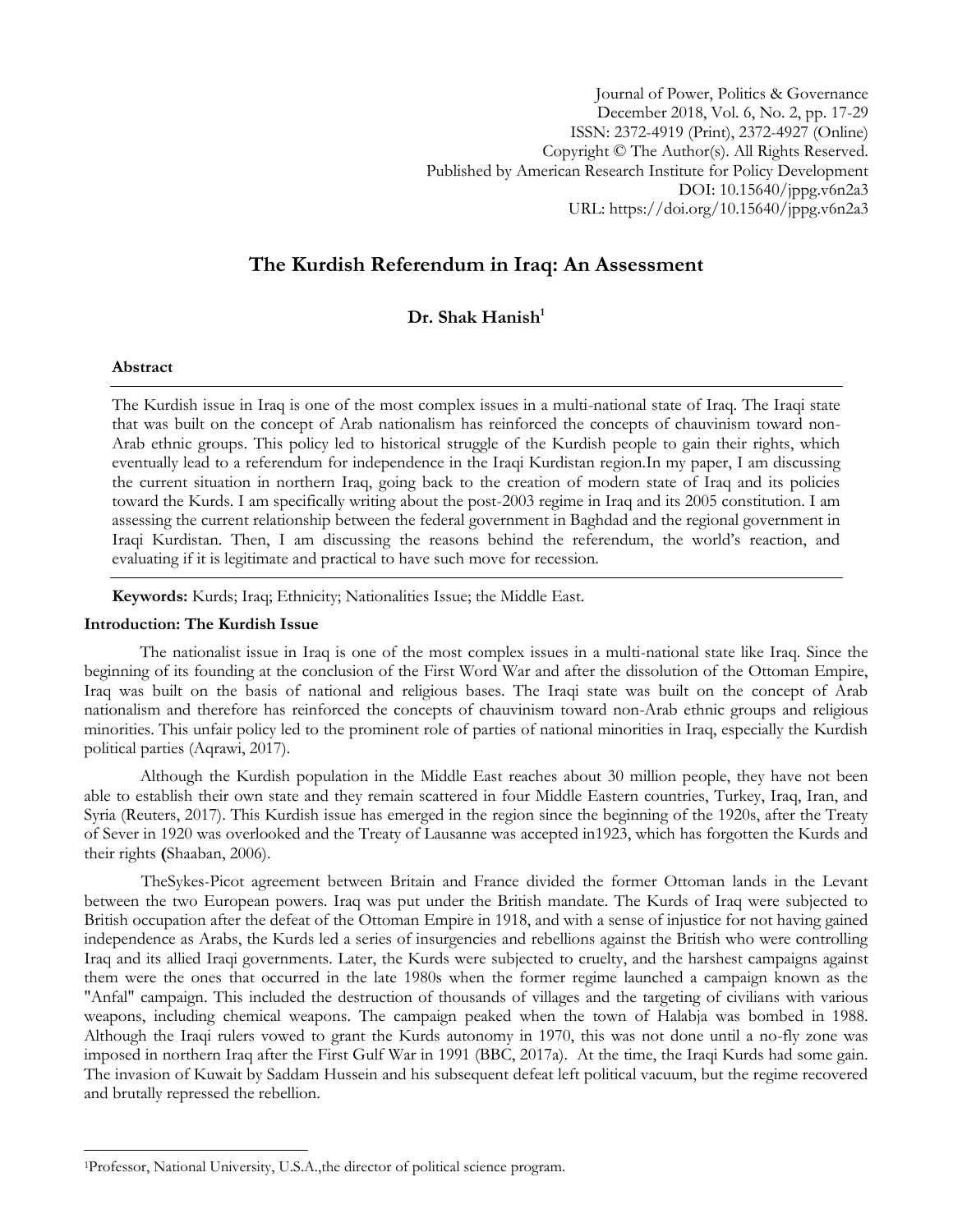Afterwards, the United States and its allies in the Gulf War rescued the Kurds and created a safe haven for them. The Kurds ruled on their semi-autonomous rule for a period of 12 years. After the invasion of 2003, they were incorporated into a new federals system in Iraq (Hiltermann, 2016).

After the popular uprising in Iraq in 1991 following the Gulf War, the two main Kurdish parties, the Kurdistan Democratic Party (KDP) and the Patriotic Union of Kurdistan (PUK), dominated most of the reins of power and influence in the Iraqi Kurdistan region. The main dividing line in northern Iraq lies between the Kurds loyal to the Barzani's KDP near the Turkish border who speak the Kurmanji dialect and Kurds loyal to Talabani's PUK who speak Surani dialect in the vicinity of Iran (Hiltermann, 2016). The Kurdish issue was frequently used by international and regional powers to serve their interests when they were not in a good term with Baghdad (Hiltermann, 2016).

#### **The Kurdish Dream**

An old Kurdish dream of independent wants to come true again now. A dream fought for: to an own statehood in the midst of big states that want to strip the Kurds of their own identity and to bring them into the larger entity by force. In Iraq, the Kurds' despair of the policies of the "central" state in Iraq was the main reason for making the decision to hold a referendum. The vote is not binding, but it could be a basis for the creation of an independent Kurdish state as a century long dream to be pursued by the Kurds since their self-governing in 1991 (Aqrawi, 2017). A dream that is hard to achieve when almost every state in the world is opposing it including the United States.

The Kurdistan region survived the chaos in Iraq following the fall of Saddam Hussein's regime in 2003, where the Kurds created a kind of parliamentary rule and an economy that was not without problems and defects. However, the main problems facing the Kurdistan region remain, as it is a closed area surrounded by countries that are not sympathetic to the aspirations of Kurds such as Syria, Turkey and Iran. There are disputed areas between the regional Kurdish government and the Iraqi government, including oil-rich Kirkuk, inhabited by a mixture of nationalities, mainly Kurds, Turkomans and Arabs (BBC, 2017a), in addition to the Chaldo-Assyrians and Shabaks in some areas.

Very few Iraqis sympathize with the Kurdish dream of building their own independent state, as opposed to a majority Iraqis that see it as weakening Iraq and fragmenting it. Iraqis seek to preserve Kurds attachment to a country that the Kurds no longer feel belong to.

The 2005 Constitution of Iraq approved a federalist system and recognized Iraqi northern Kurdistan as a region that enjoys autonomy and regional government. This was the result of decades of political and military action by the Kurds, estimated at about 6-8 million people, representing between 17 and 20 percent of the Iraqi population. It is predominantly mountainous area. The territory is inhabited by minority Turkomans, Arabs, the Chaldeans-the Syriacs-the Assyrians and the Armenians. Most of the territory population is Muslim and there are religious minorities such as the Yazidis, the Christians, and the Kaka'is. The city of Erbil is the capital of the region. Kurdish and Arabic are the two main languages. Turkish, Aramaic, and Armenians are spoken by some of these minorities.

With the return of sectarian violence to Iraq in 2013, which culminated in the control of the so-called Islamic State (IS) organization of vast areas of the western part of the country in 2014, the unity of Iraq became at stake. Kurdish peshmerga (freedom fighters), along with various Iraqi forces, have taken part in the fight against IS. In July 2014, the Kurdish regional President MassoudBarzani announced his intention to hold a referendum on independence later that year, which has aroused the concern of Iraq's neighbors. But as the hated Iraqi Prime Minister Nuri al-Maliki came out of power and a new Iraqi government led by Haidar al-Abadi took over in Baghdad, relations between Baghdad and Erbil where the two sides agreed to work together to defeat the common enemy, the referendum on independence was postponed (BBC, 2017a).

On 7 June 2017, at a meeting of the Kurdistan regional President MassoudBarzani with representatives of 16 Kurdish political parties, they decided to hold a referendum for the independence of the region on September 25<sup>th</sup>, 2017, in the midst of the boycott by two Kurdish parties, the Movement for Change (Goran) and the Islamic Group. The vote was to take place also in the disputed area of Kirkuk and some other areas that the central government says it is also affiliated with, like Makhmor in the north, Singar in the north-west, Khanaqin in the east, and some others.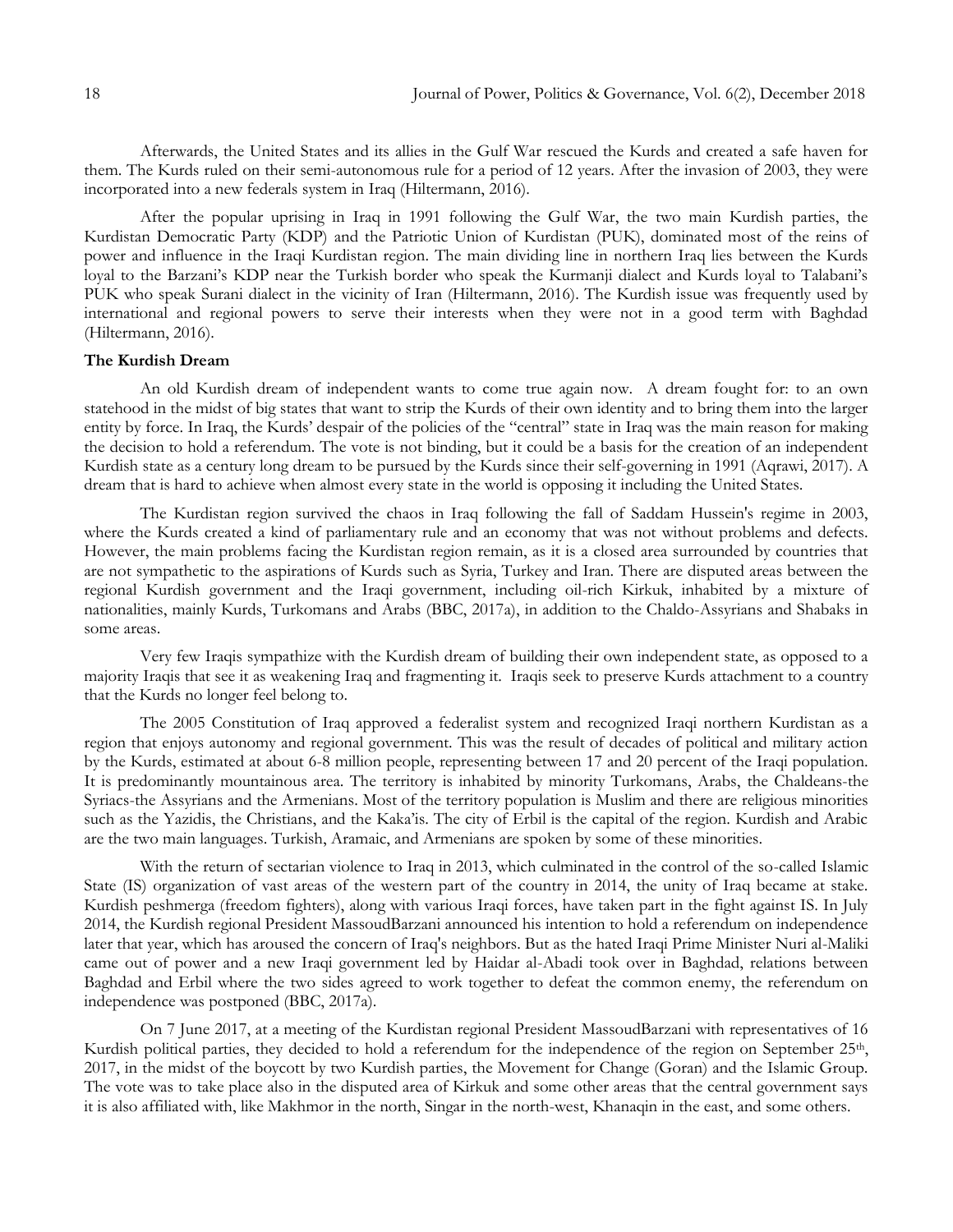#### Dr. Shak Hanish 19

Iraqi Kurdish Peshmerga troops have taken control of part of Kirkuk province since the withdrawal of the federal forces after being attacked by Islamic State in the summer of 2014, while the jihadists remained in southwestern province, mainly in Hawija. This move to take and keep Kirkuk under Kurdish control and raising the Kurdish flag over its buildings angered the Iraqi government and Arab and Turkomans parties.

The Kurdish forces are a major ally of the United States-led international coalition and have played a key role in fighting jihadists, taking part in the large-scale military operation to restore Mosul city from the Islamic State, which was launched on October 2016. They have taken control of areas adjacent to the city and stopped as planed where the federal troops completed the full libertarian of it. This referendum has only one question: Do you agree to the independence of the Kurdistan region and the Kurdish areas outside the administration of the region and to the establishment of an independent state. It requires, "yes" or "no" answer.

#### **The Case for Independence**

With regard to the referendum on the right to self-determination and its causes and obligations, the establishment of the present state of Iraq was under the terms of the Sykes-Picot Agreement. Under the Ottomans, Mosul vilayet was an Ottoman state that today includes current governorates of Nineveh, Erbil, Dohuk, Kirkuk, Sulaymaniyah and a section of Salah al-Din. In the 1924 referendum of the future of Mosul, whether to be part of newly Iraq or to become part of Turkey, the Kurdish people voted to be part of the new Iraq consisting of Baghdad and Basra previous Ottoman states in addition to Mosul. This decision was built on supposedly the basis of the genuine partnership between the Kurdish and Arab groups in the administration and the welfare of Iraq, while respecting the rights of other nationalities. But the Iraqi Arabs dominated state gave the Kurds the toughest time, from Saddam Hussein's chemical bombing in Halabja to his notorious al-Anfal operations that have produced the displacement and destruction of 4500 villages out of 5000 villages and the disappearance and the extermination of 182,000 citizens of Kurdistan. The second phase of discrimination according to the Kurds began after the fall of Saddam's regime in April 2003. The Kurds went to Baghdad hoping that the downfall of the dictatorship will build a new democratic country where real partnership and true citizenship will prevail. The Kurds participated in the writing of the current Constitution and the successful approval of it in 2005 referendum. The Kurds contributed to Iraqi governments successively afterwards and participated in the establishment of the first nucleus of the Iraqi new army. But the outcomes later were violations by Baghdad to the provisions of the Constitution concerning the Kurdistan region and the failure to implement important articles of the constitution. The following are the most important violations according to the Kurdish leadership (KDP, 2017).

- 1. The central authority did not apply Article 140 of the Constitution and did not solve the problems of the disputed areas between the central government and the Kurdish regional government, although it was constitutionally stated that the problem will be solved by 2007.
- 2. The reduction of the role of the Kurds in military institutions (army, security, and civilian institutions) to a very low degree.
- 3. Violation of political agreements with the Kurdistan region. The Kurdish share of the government of Iraq had been reduced to one minister in the current government without senior positions, while during the reign of Jalal Talabani, the former President of Iraq, they had eight ministers and a deputy prime minister (Shafaq News, 2017b).
- 4. The Federal Council that was supposed to be established has not been created and this is a constitutional breach, in addition to other constitutional articles.
- 5. The preamble to the Constitution stated that adherence to the Constitution and the optional union between Iraqis guarantees its sovereignty and the contrary will lead to further violations and abuses (Abdulrazzak, 2017). This is closely what is happening now.
- 6. Discrimination against the Kurdish Peshmerga forces by not training them, neglecting them, and depriving them of military equipment and arming, although they are considered part of the Iraqi military system (KDP, 2017).
- 7. Cutting the region's 17% share of the Iraqi budget since 2014 without constitutional base. Differences between the regional government and the central government are not justified to cut the fund to an entire people and deprive them of their necessities. In the war with IS terrorist organization, the Kurds have not received any special Iraqi military or economic assistance and the region has more than one and half million Iraqis displaced from the provinces that have fallen to IS (Mosul, Anbar, and Salah al-Din), although the Kurds fought IS terrorist organization and supported the Iraqi army in liberating Mosul.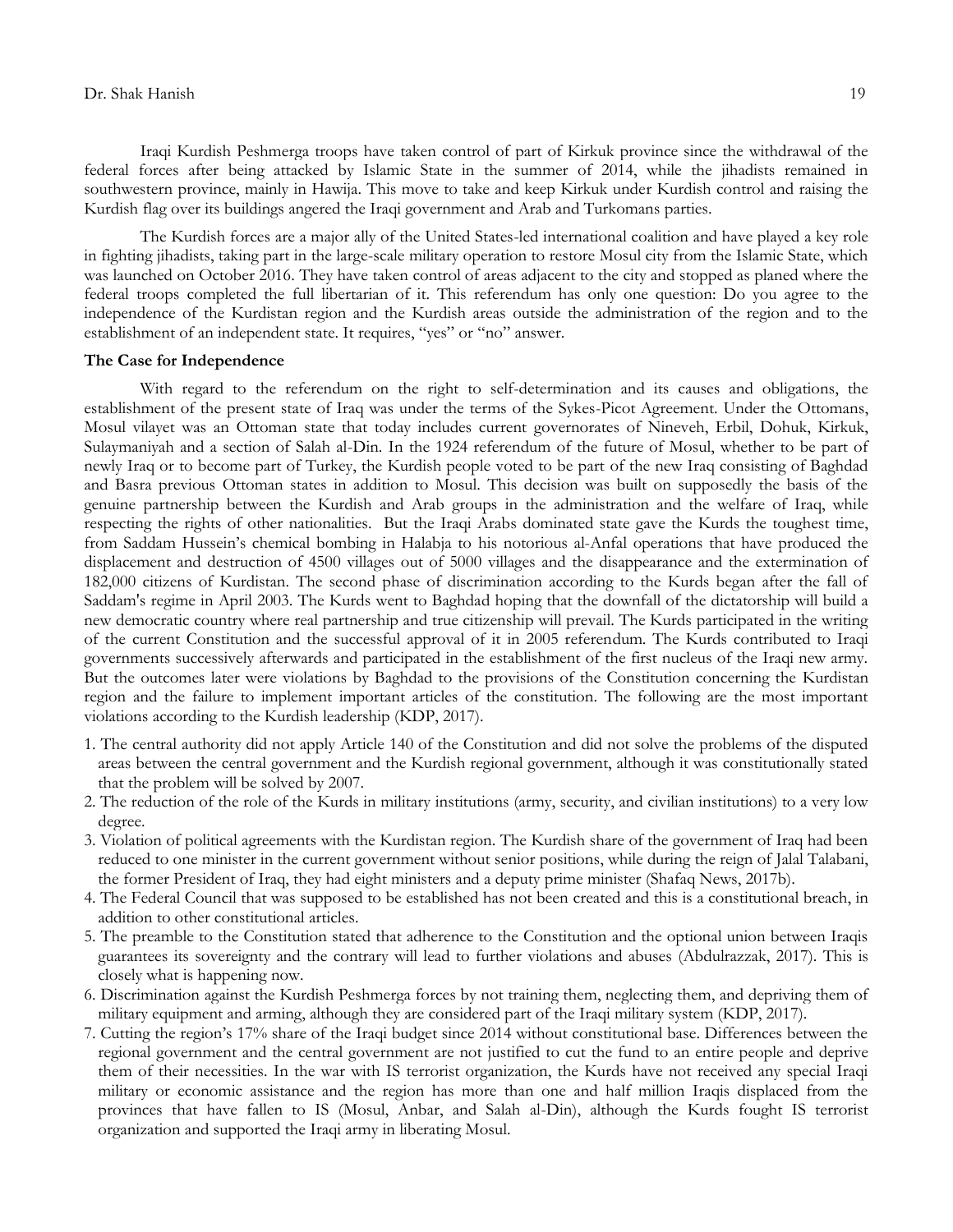It seems that the rule in Iraq with all of its various legal and constitutional systems of decentralization, selfgovernment, and federalism have failed to build a democratic state and genuine partnership. The Kurds support the path of dialogue with Baghdad as their only option for peaceful coexistence to create their future (KDP, 2017; Charbel, 2017). They do not have a better option currently.

The regional government continued the process of holding the referendum on schedule, despite internal, regional, and international pressure to postpone it. It complains that the regime in Baghdad has been transformed into a sectarian religious regime, marginalization and exclude many others, a regime well known by its massive corruption (Kakaei, 2017).

The Kurdish leadership argued that Kurdish people cannot wait another 100 years until the approval to the Kurdish demand comes from Baghdad or other regional states. The Kurds no longer believe in Iraq; they have no hope of a government that will only recognize their rights in a fictitious way (BBC, 2017b), but is it up to them to decide their will and future?

The Kurdistan Regional Government was planning to use the vote as a legitimate mandate to press for negotiations with Baghdad to gain independence (Reuters, 2017).The Constitution was the sole guarantor of Iraq's unity, and with its violation, the Kurds believe they lost the opportunity to maintain a united Iraqi, a policy that had led to the emergence of IS, encouraged by the sectarian discrimination (Qasebati, 2017). The Kurds argue, the Arabs have more than 20 independent countries, why Arabs should reject a Kurdish state.

The Kurds argue that they have taken into account the public interest, based on the principles of the right to self-determination, a legitimate people's right that is endorsement by the General Assembly of the United Nations. They rely on the characteristics and specificities of the Kurdistan region, which consists of people, land, language, history, culture, identity, as any people in the world (Abdulrazzak, 2017).

## **Kurdish Internal Opposition and Its Arguments**

The Kurdish local opposition considered the referendum, based on the Kurdistan region constitution, as essentially unconstitutional; as it is the right of the disabled region's parliament, not of the political parties. In addition, the opposition sees the timing of it as unappropriated and that it lacks unanimity on the referendum process on the part of the Kurdistan people.

The opposition sees it as a hasty step by the Kurdish leadership to escape and cover up the large and aggravated economic and political problems and the mounting public discontent in the region. It views the use of national sentiment and fanaticism as a way to distract the masses and for political bids to restore the prestige and legitimacy of the nationalist ruling parties, especially the largest Kurdistan Democratic Party (KDP) (Middle East Online, 2017a). They see that the initial Kurdistan economic growth came with widespread corruption. When oil prices fell a year ago, the Kurds faced significant cuts in public sector salaries (Hiltermann, 2016).

The Movement of Change in Kurdish (Goran) views Barzani with no legitimacy to stay in the position of the president of the region. He is for them only the chairman of the KDP andnot entitled to present himself as an alternative to the legitimate institutions, especially the parliament. Goran believes that the legal institutions are the ones that have the right to discuss the problems in the region. This stance comes as a reaction to the Kurdish Prime Minister NeirvanBarzani displacement of four of his cabinet ministers belonging to the Goran movement in October 2015 and barred the speakers of the Kurdish parliament affiliated with same movement from entering the regional capital Erbil amidst an escalating political crisis (Shafaq News, 2017a).

Many believe that the call for the independence is inseparable from internal political circumstances. The idea of independence tickles nationalist sentiments of the Kurds and receives broad popular acclaim, presenting an opportunity for the Regional President Barzani to confront his critics who say that his duration of the presidency has ended since 2015. At the same time, Barzani settled for power as the head of the region, despite the expiry of his term of office (twice) and despite his failure to carry out the reforms according to them (Hiltermann, 2016).

Many argue rightly that the timing of the referendum will make the message of the Kurds to the world weak (BBC, 2017b). The problem with the referendum is also on who is calling for it. Barzani's political opponents have been charging that the referendum is a pressure card through which he wants political gains and popularity to be enhanced ahead of the upcoming elections. The Kurdistan Parliament has held no meeting since October 2015 following a controversy over the presidential mandate of Barzani, which ended in the same year.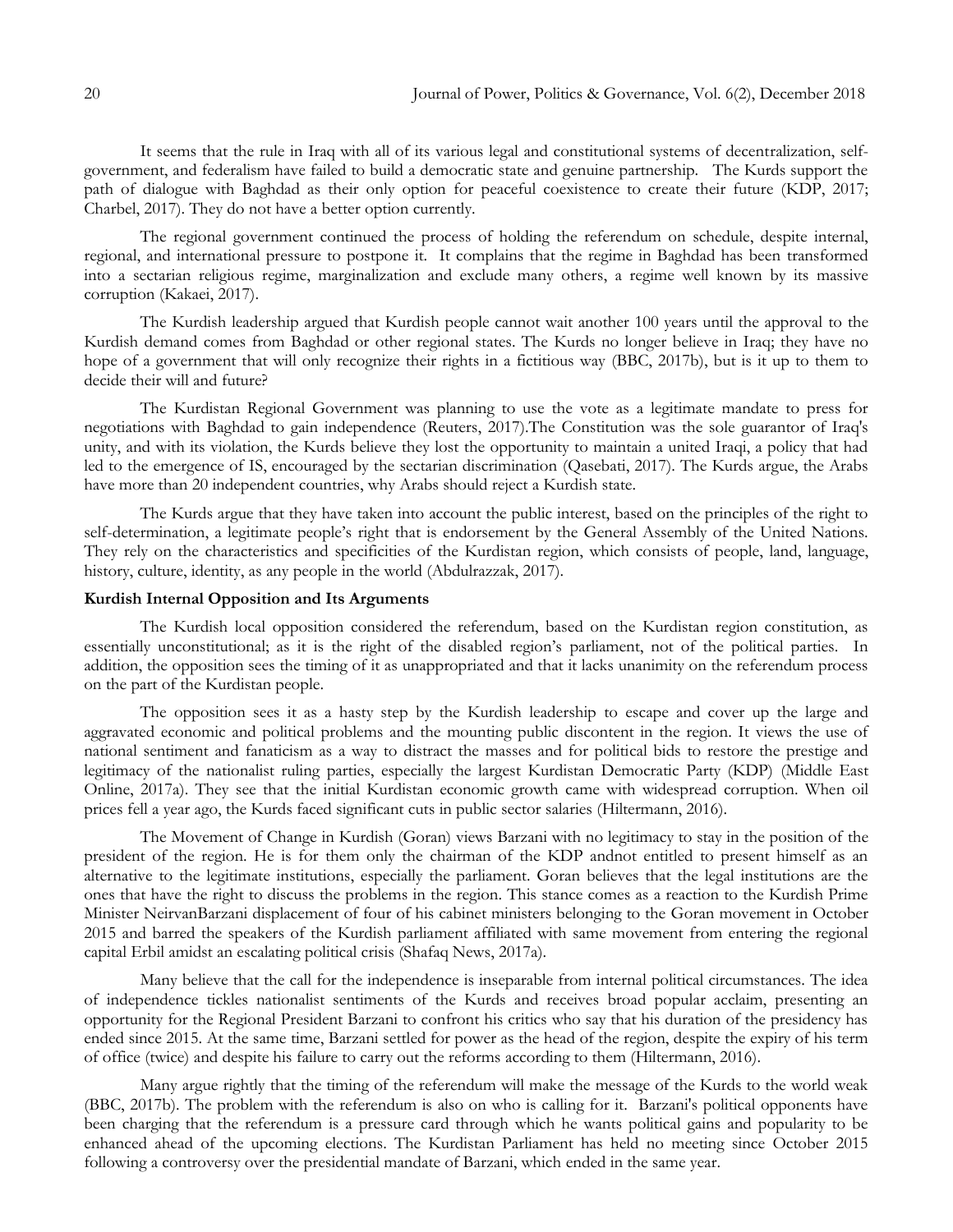There was a controversy over the extension or the post and of the holding of elections (Mansouri, 2017). They believe that recent renewed Barzani's call for a referendum on independence is more of a gambling to enhance his regressive popularity than a concrete step towards the realization of the Kurdish dream (Hiltermann, 2016).

A member of the Kurdish parliament belonging to the Movement of Change called on the Kurds to vote "No" in the Kurdistan regional referendum stating that "Voting by yes means renewing the legitimacy of the failed political faces responsible for the tragedies at home," adding that "The vote no is the best way to stop those failed gangs and mafia who are using independence as an excuse" (NRT TV, 2017).

#### **The Iraqi Opposition and Its Arguments**

The Iraqi government totally rejected the Kurdistan region's decision to hold a referendum on independence. It stated that the Iraqi government opposes any attempt by the Kurdish authorities to declare independence, and that any step taken by any party in Iraq must be based on the Constitution. Additionally, it indicated that the future of Iraq is not belonging to a single party, but all Iraqis are concerned with it (Abdulrazzak, 2017). The Iraqi parliament also rejected the referendum and considered it illegal and in contradiction with the Iraqi Constitution (AlqudsAlarabi, 2017).

The Chairman of the large "State of Law" coalition, Nuri al-Maliki, the former prime minister, said that the referendum to be held in the Kurdistan region was treason to divide Iraq, "All of these projects are aimed at the unity of Iraq, and today we are witnessing the division (of Iraq)" (Alabaa TV,2017). A parliamentary group within the "State of Law" coalition warned the Kurdish leaders against this "conspiracy, which has been simulated by the corridors of Zionist policy to secure the Zionist entity from all powerful nations." Adding that the Kurds will "only gain destruction, end their future and stability, and transform the region's components into an unforeseeable conflict." Most other parliamentary blocs are also opposing the Kurdish move.

When the referendum took place, Baghdad was angry. The Iraqi parliament voted on measures against the Kurdistan region, while neighboring countries threatened to take punitive steps. The atmosphere of tension prevailed in Iraq, which has not yet ended a comprehensive war against IS, which in 2014 dominated large areas of Iraq. With the closure of the border and the blocking of the Kurds export of oil, Kurds will face tough times. The central government in Baghdad is taking further steps to punish the region. The region's average oil production was 600,000 barrels a day, of which 550,000 were exported to Turkey through the Turkish Mediterranean port of Ceyhan. These actions will have a significant impact on the economy of the region, on financial revenues of oil, on trade, and will raise cost of living. It will hurt the domestic and foreign investment in the region. Further, the Iraqi Parliament voted to re-control the oil fields in Kirkuk, which produces between 300,000 and 350,000 barrels of oil a day (Alhurra, 2017a).The Iraqi government took administrative and military actions to strengthen its federal authorities, particularly in Kirkuk, some other disputed areas, and border crossings.

The Iraqi Prime Minister, Hayde al-Abadi, refusing the Kurdish separation stated that most of that region's problems are internal and not with Baghdad, and therefore they will be aggravated by the calls for secession. Adding that the economic and financial difficulties of the region are the result of its corruption and mismanagement. He posed a question, "Where oil money goes, they have seized nearly 900,000 barrels of oil per day, equivalent to a quarter of the oil produced in the rest of Iraq. Why they [the Kurdish government]do not pay the salaries of employees in the region?" He added, "Why the region's oil imports are not clearly stated as the central government does, and why they do not allow finance quality control over such public funds." He asked why public funds are becoming the property of persons and parties, while leaving other citizens suffering" (Sputnik News, 2017b).

Subsequently, the High Federal Court of Iraq ruled that the country's Constitution does not allow the secession of any territory, province or local administration from the country, in response to a request by the Council of Ministers to interpret Article 1 of the Constitution. The Court concluded that this article and other relevant constitutional articles confirm the unity of Iraq, adding that article 109 of the Constitution also obliges the federal authorities to preserve this unity (Alhurra, 2017c).

Because of isolation and failure to get any world support and because of Iraqi government tough measures, in addition to neighboring countries of Turkey and Iran's tough policies to isolate the region, the Kurdistan regional government confirmed its respect of the federal court interpretation of article 1 of the constitution, indicating its willingness to solve disagreements with Baghdad in constitutional and legal manners.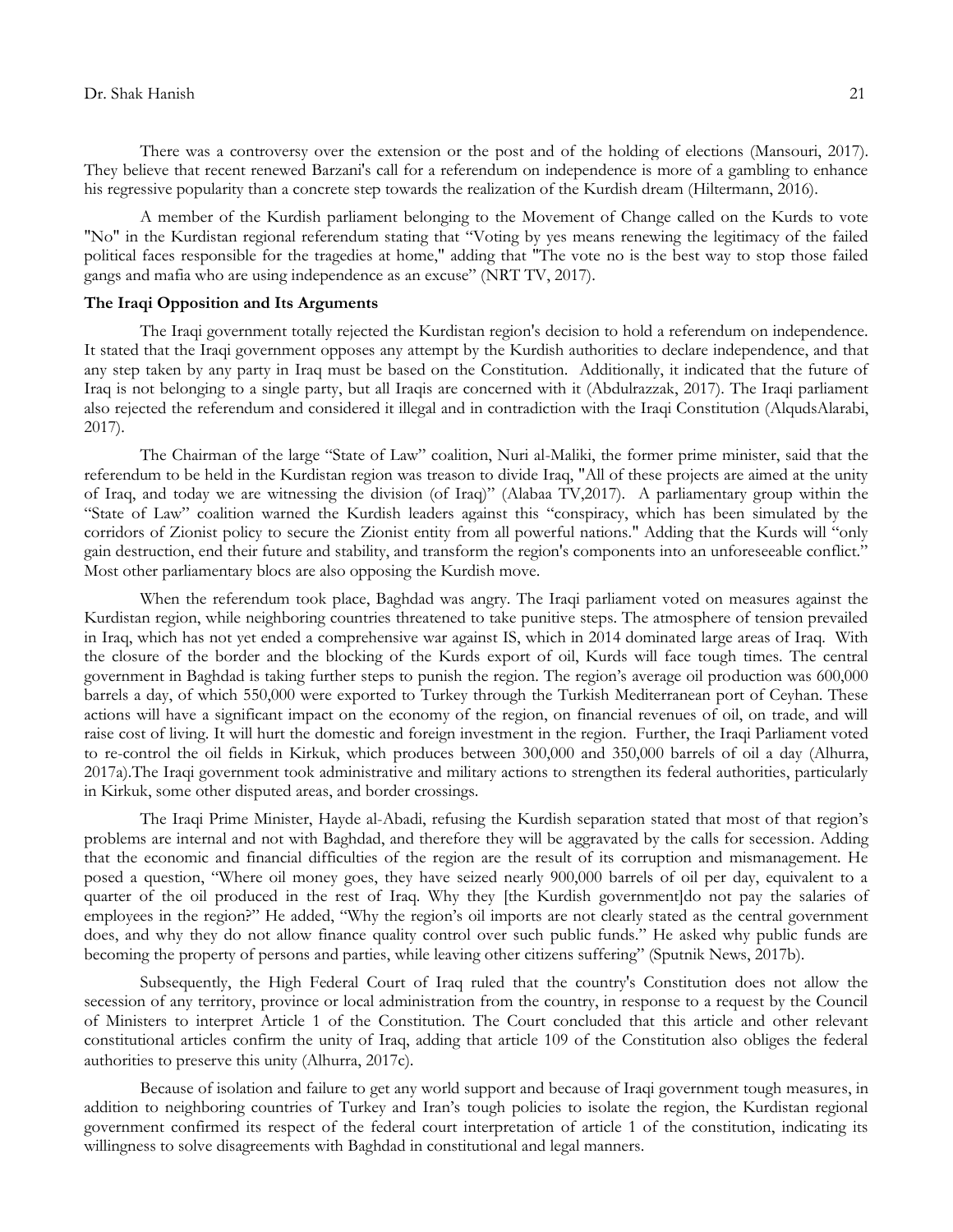### **External Opposition and Its Reasoning**

The U.S. State Department has expressed concern over the "non-binding" independence referendum stating that this referendum will be detraction from the "most important priorities," such as the defeat of IS militants. It added, "We encourage the regional authorities to discuss with the government of Iraq a whole range of important issues, including the future of relations between Baghdad and Erbil on the basis of the Iraqi Constitution." While expressing appreciation for the "legitimate aspirations" of the people of Iraqi Kurdistan," the ministry said in the statement that it supports "a stable and democratic federal Iraq." Adding, "Not the United States alone, every member of the Coalition believes that this is not the right time to hold this referendum" (Sky Press, 2017a).

The Secretary of Defense,JamesMattis, said that the talks with Baghdad and Erbil would be centered on the future course, including how to keep Iraq against a new political divide or indulge more with Iranian influence, after years of union in fighting the organization of the Islamic State. He added that the United States strongly opposes any event that can undermine the current Iraqi Prime Minister Hayde al-Abadi. Further, the U.S. Secretary of State Rex Telerson described the referendum as illegal (Middle East Online, 2017a; Sky Press, 2017b).The U.S. envoy to the international coalition against IS Brett McGurk added that there is no international legitimacy for this referendum (Reuters, 2017).

The U.S. current and immediate policy declared by its president Donald Trump is to weaken, undermine, and isolate Iran. The need to keep good and strong relationship with the current Iraqi prime minster and Iraq is a key to such policy. Taking the Kurdish side in the current dispute would have jeopardized American position in Iraq and would have turned the Iraqi official and public opinion against the U.S. and its policy in the region. It would have strengthened Iran's influence even more over Iraq and would have defused American policy toward Iran. The U.S., Saudi Arabic, Israel, along many other states are trying to contain Iran and its influence in the region.

The Turkish government considered the decision of the Kurdistan region President MassoudBarzani in this regard to be a "serious mistake" and an "irresponsible step." The Turkish prime minister said that "The position of Turkey is the unity of Iraqi territory. He added that it is not right to create a new problem in the region that has enough problems on its own. In addition, Turkish foreign minister warned that the referendum on the independence of Iraq's Kurdistan region could lead to a civil war.

The Turkish warning coincided with a sudden move by the Iranian chief of staff, who arrived in Ankara to discuss several files, mainly the Kurdish referendum according to the Turkish media reports. Turkish-Iranian coordination is to unite efforts against the referendum, especially amid fears that the move would encourage Turkish and Iranian Kurds to secede (Abdulrazzak, 2017).Turkey and Iran, despite the fact that they have been busy about who should govern Syria, are seeking to prevent the emergence of an independent Kurdish state (Hiltermann, 2016). Turkey, Iran and Syria, all inhabited by large numbers of Kurds, strongly oppose Kurdistan's independence from Iraq (Abdulrazzak, 2017).

The Iranian foreign ministry spokesman said that the Iraqi Kurdistan is part of the federal republic of Iraq, while unilateral decisions would exacerbate problems in the country (Alabaa TV, 2017). The secretary of the Expediency Council of Iran reiterated his country's opposition to the referendum on self-determination, asserting that it would have serious repercussions on the area that might divide both Syria and Turkey and put the region into a probably 20-year war. He added that the Kurds will be the biggest victims in this situation and that such referendums stem from the individual desire of some Kurdish leaders, not a popular demand. He saw the referendum as failure because of the refusal of the United Nations and European countries to oversee it (Aljazeera, 2017).

Iran is the main opponent of secession, believing that the establishment of an independent Kurdish state on its borders could weaken Iraq under the Shiiteleadership, fueling Kurdish opposition in Iran, and becoming a hotbed for American and Israeli activities against the Islamic Republic (Wahab& Mahmoud 2017). Iran's way is to influence through division by supporting one Kurdish party against another, and putting Baghdad against the Kurds (Hiltermann, 2016).

Germany expressed concern that the Kurdistan region's plans to hold a secession referendum could inflame tension in the region, warning the region of such move. The German foreign minister stated, "We can only warn against taking unilateral steps on this issue… Iraq's unity is in great danger." Adding, "The redrawing of state borders is not the right path and may exacerbate the already difficult and troubled situation between Erbil and Baghdad as well"(Sky Press, 2017a).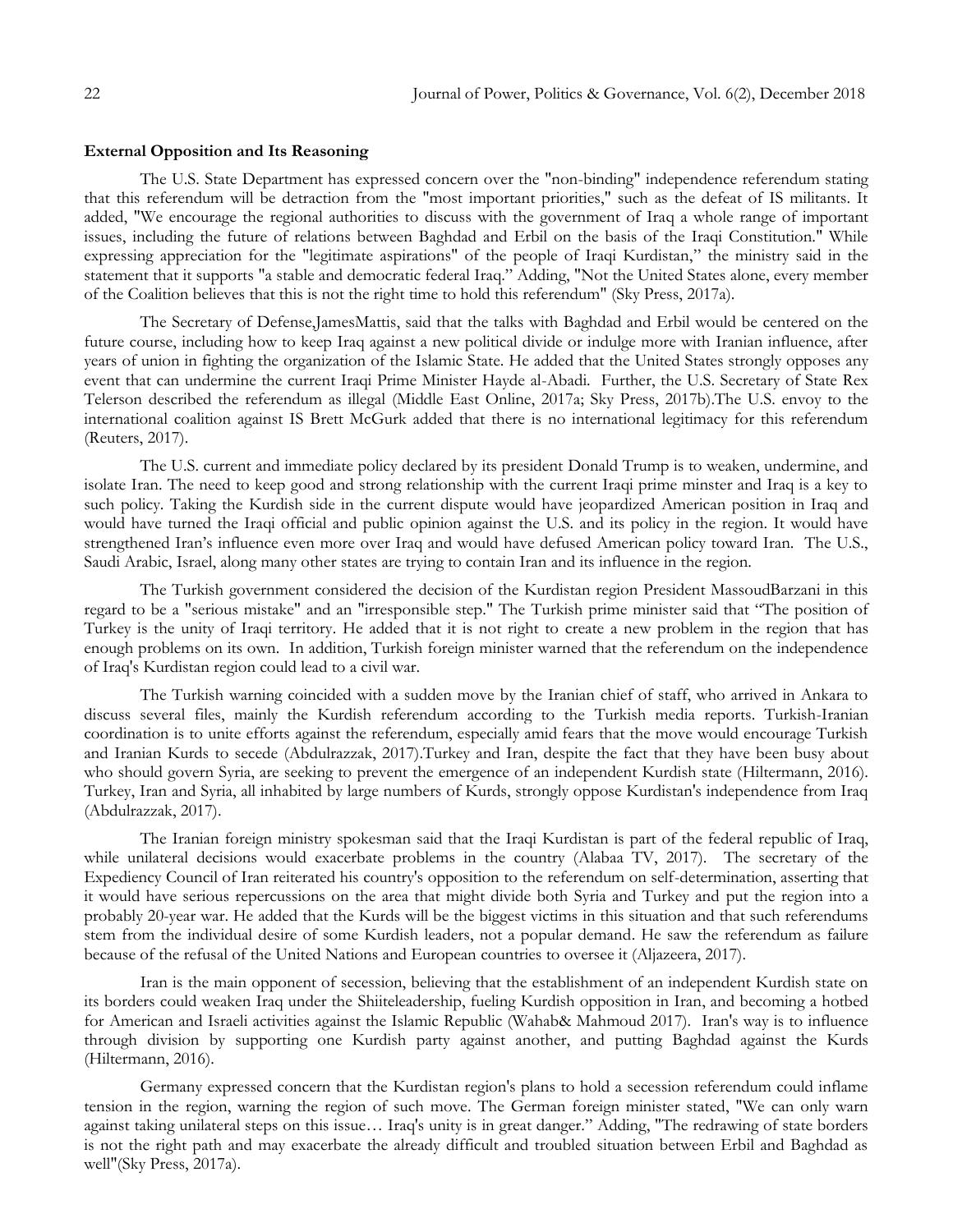## Dr. Shak Hanish 23

In the same tone, the European Union (EU) called on the northern Iraqi region of Kurdistan to engage in constructive dialogue with the government of Iraq and to work on an agreed solution, stressing that the interest of the Kurds requires adherence to national unity (Alabaa TV, 2017).

The British Ambassador to Iraq unveiled Britain's stance on the proposed Kurdistan referendum, stressing that the time was not right to do it, adding "We are aware and understand the aspirations of the Kurdish people, but now it is not the right time, and any referendum must enjoy the support of the government in Baghdad." The ambassador stressed "the need for a comprehensive political solution to address the root causes of instability"(Baker, 2017).

The message from the UN Security Council and the Secretariat to both the "central" government of Iraq and the Kurdistan regional government was for dialogue and negotiation and to find a solution that would address all the issues they have on the agenda through negotiations, including how to deal with the question of referendum, and in accordance with a set timetable (Sumerian news, 2017, August 17).The UN spokesman Stefan Dujarric stressed that the unity of Iraq is of great importance to the stability of the region. He added that "The United Nations is not involved in the planned referendum on the independence of the Kurdistan region," adding that "we have made this very clear, and the UN mission in Baghdad has made this absolutely clear." "We believe that the national unity of Iraq is very important for the stability of the region," he said (Sputnik News, 2017a).After the conclusion of the referendum, the UNSC voiced opposition to the referendum independence by the Iraqi Kurdistan region warning that this unilateral step would destabilize the region and called for respect of the sovereignty and territorial integrity of Iraq. The UN statement was taken unanimously by its 15 state members (Sputnik News, 2017a).

Apparently, Israel seems to be the only state that has supported the referendum on the independence of Kurdistan for its own reason (Sumerian news, 2017, August 17).

## **The Right to Self-determination**

The concept of right to self-determination as a recognized international right did not emerge until after the Second World War, during the period of the wars of independence waged by territories under colonial rule against colonial states (Abboud, 2017). The text of the second paragraph of article 1 of the Charter of the UN embodies one of the most important purposes of the United Nations aimed at "the development of friendly relations among nations based on respect for the principle which provides for the settlement of rights between peoples, each of which has the right to self-determination." Article 55 of the Charter emphasizes "the creation of grounds for the necessary and wellbeing of a healthy and friendly relationship between nations is founded on respect for the principle of the settlement of the rights of peoples including the right to self-determination" (Mahmoud, 2017).

The principle of the right of peoples to self-determination has been consistently upheld in the numerous resolutions adopted by the United Nations General Assembly (UNGA). One clear example is the UNGA December 14, 1960 resolution No.1514 (XV), paragraph 2, of the Declaration on the Granting of Independence to Colonial Countries and People, known as decolonization. This came as a result of the world believe in the fundamental human rights and the need for stability and peaceful relations based on respect for the principles of equality between peoples and their rights to self-determination (Abboud, 2017).

Many normative conventions have been incorporated into binding legal texts, including the text of first of the International Covenants on Civil and Political Rights and on Economic, Social and Cultural Rights, adopted in 1966, which granted the right of all peoples to self-determination and, by virtue of that right, to determine their political status and to pursue freely their economic, social and cultural development. Also, in accordance with the Charter of the United Nations, the UNGA resolution 2615 of 1970, which, in turn, affirmed that "all peoples under the principle of the equal rights of peoples and their right to self-determination enshrined in the Charter of the United Nations the right freely to determine without external interference their political status and to pursue freely their economic, social and cultural rights, and each state has duty to respect this right in accordance with the provisions of this Charter. "Another UNGA resolution on November 30, 1973 is resolution No. 3070, calling on all member states to recognize the right of peoples to self-determination and independence and to provide material support for them (Hirmiz, 2011).

The 1984 twenty-first session of the UNGA, Comment No. 12: Article 1 states, "Pursuant to the purposes and principles of the Charter of the United Nations, Article 1 of the International Covenant on Civil and Political Rights recognizes that all peoples have the right to self-determination."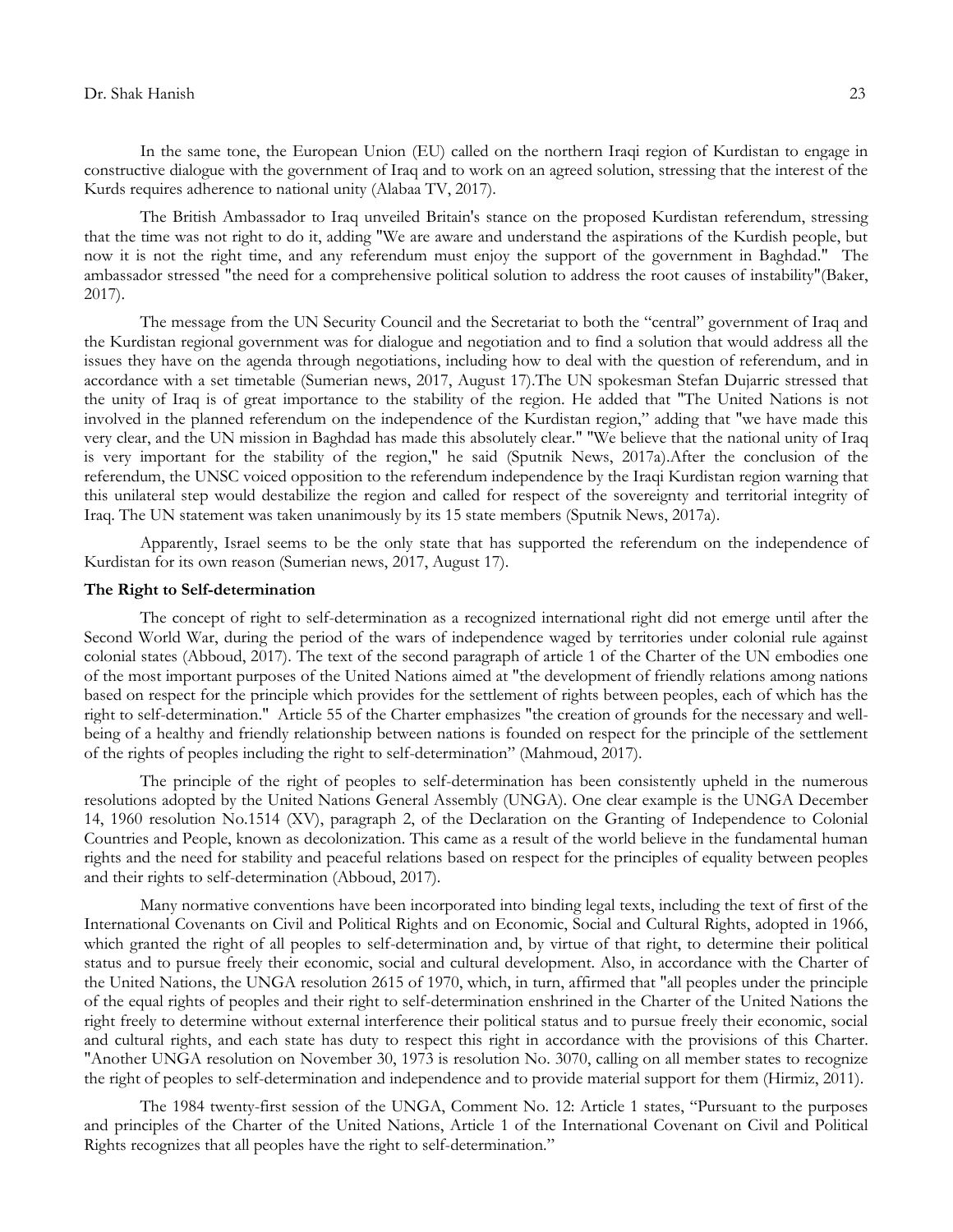In the opinion of the Committee, paragraph 3 is of particular importance, as it imposes specific obligations on states parties, not only in relation to their peoples but also towards all peoples who have not been able to exercise their right to self-determination or have been denied the possibility to exercise this right (United Nations, 1984).

Also, the eighth item of the Helsinki Convention of the Conference on Security and Cooperation in Europe on August 1975 and the Declaration of the 1993 Conference on Human Rights, held under the auspices of the United Nations, affirmed that "all peoples have the right to self-determination and freely determine their political status. In addition, there are the views of the International Court of Justice on the obligation of the right to self-determination in the course of its numerous resolutions and practical precedents in the field of international law supporting such rights to self-determination (Mahmoud, 2017).

The right to self-determination does not necessarily have to be secession or independence. There are peoples who opt for full independence, while others have opted for autonomy, federalism, or to remain under the sovereignty of the central state. The Kurds in the Middle East, including Iraq where they are the second largest ethnicity, could not enjoy those rights because of the chauvinist policies of refusing to give them their legitimate rights. They are people who have dreams, ambition, and rights that are oppressed by other people or governments forcing them to remain under their control in the name of unity, sovereignty, and territorial integrity.

The international law supports Iraqi Kurdistan's endeavors for independence. The referendum, which resulted in the approval of 92 per cent of voters for independence from Iraq, is supported by the perspective of international law by the idea of the right of peoples to self-determination (Alhurra, 2017b). The right of peoples to self-determination is enshrined in Chapter I of the Charter of the United Nations as well as the International Covenant on Civil and Political Rights. The same is followed by the fact that the International Court of Justice, in its advisory opinion, upheld similar cases. It is clear that "the right of peoples to self-determination is prohibited only if there is a Security Council resolution prohibiting that, which did not occur in the case of Kurdistan.

## **Discussing the Aftermath of the Kurdish referendum**

Before the referendum day, there was not yet a specific or clear vision of the post-referendum phase, so many scenarios and options were put forward. First, the post-referendum moment should be inspired by the experience of South Sudan with the approval of the center and without bloodshed. This was a less probable case. Second, the option of going to the United Nations, like the Palestinians, to gain recognition of the Kurdish state. This is also difficult option because many Arab and Islamic states oppose it because they might face similar demand in their states by minorities, particularly in Turkey and Iran. Third, the option of reordering the relationship with Baghdad, because the referendum did not necessarily mean that Kurdistan's independence will be declared. The goal of Erbil probably was at worse to obtain a better relationship with Baghdad, especially in the shadow of Kurdish talk of several violation of government in Baghdad to the Iraqi constitution (Deli, 2017).

If it was the Kurdish leadership's decision to announce the Kurdish state, this would be a failed action because virtually no one will recognize the Kurdish state. A state cannot be built when it is landlocked by enemies from all its borders. Its territory will be besieged by Iraq, Iran, Turkey and Syria. A state to be admitted to the United Nation, no one of the five veto members of the Security Council should veto its admission. So far, all the five veto power members are rejecting such move (Charbel, 2017). Kosovo was unable to get a UN member ship because of the Russian veto power despite over 100 states' recognition of it.

 In my opinion, the only scenario for recognition is if there will be a bloody war between the Kurds and the federal government and atrocities or crimes against humanities were committed against the Kurds, then the world public opinion, especially the Western nations and specifically the U.S. would turn against the Iraqi government to support and protect Kurdish people strive for independence (Galbrecht, 2017). The situation might change where a new reality will emerge for Baghdad and some neighboring countries, as well as for the United States and the world. America was against the partition of Yugoslavia, and nine months later, the United States accepted the reality and recognized the independence of Croatia, Slovenia, and Bosnia and Herzegovina but under different circumstances. American national interests are usually the motive behind American foreign policies.

Following the referendum and retreat of Kurdish forces from several key points, the regional president MassoudBarzani stepped down of his region's presidency either because of the venture of the referendum or because his post expired, or both. It is a setback to Kurdish independence endeavor. The Kurds overwhelmingly agreed to independence, but the referendum received little support outside the Kurdish region.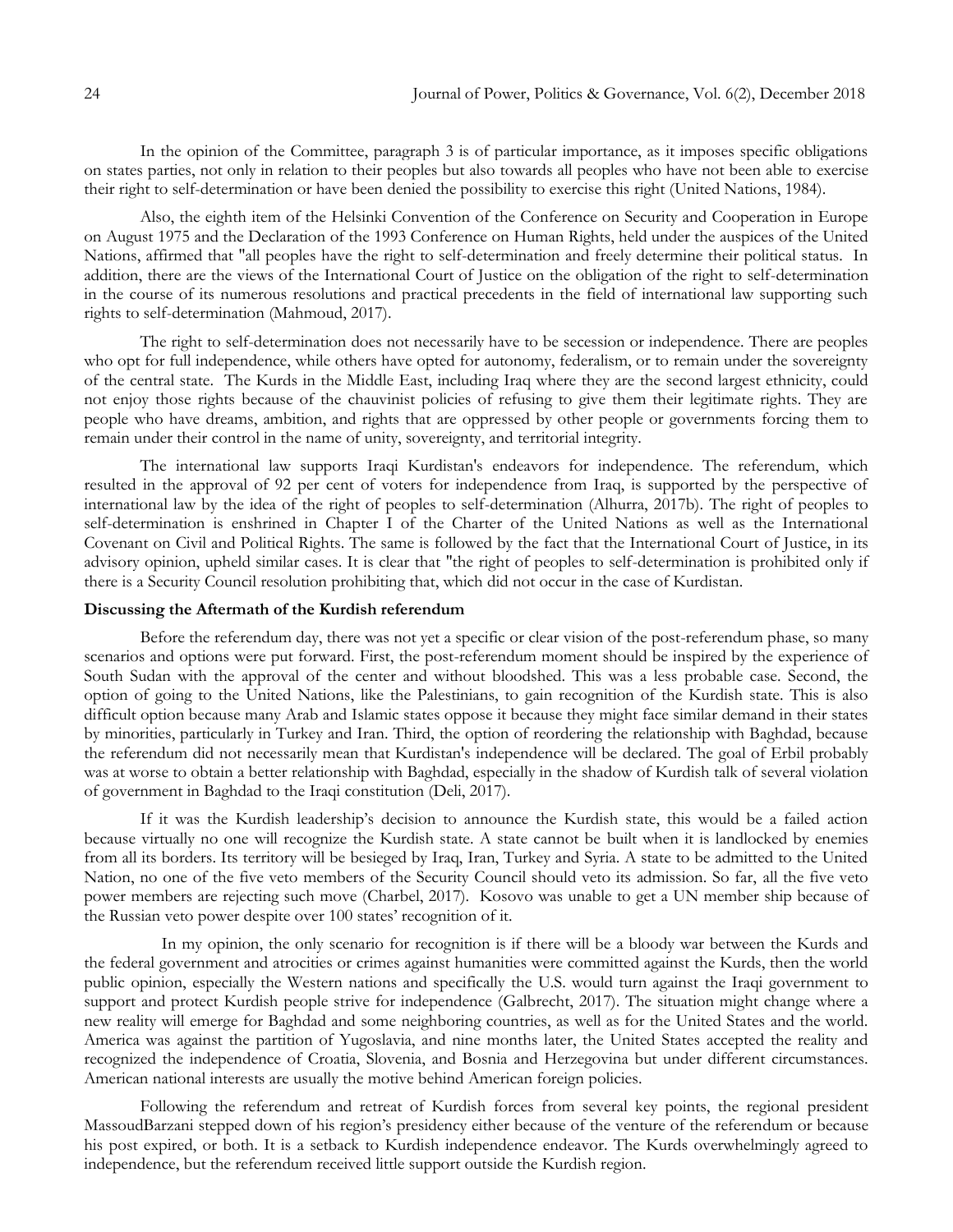#### Dr. Shak Hanish 25

Although Barzani proceeded with the referendum, the consequences proved once again the betrayal of regional and Western powers, including the United States. His father Mullah Mustafa Barzani who died in exile in 1976 displayed a feeling of grief that he one day trusted the United States (Middle East Online, 2017b). Before the referendum, Barzani was saying that those who are asking for a postponement of the referendum to give us an alternative. It seems that he was confidence of his power to negotiate with Baghdad and to implement Article 140 of the Constitution but apparently the aftermath proved that he was not in such position of power and strength to do. The contrary was true.

There were mistaken calculations of the Kurds and misestimating of the American position when they insisted on holding the referendum. American warnings were evident during the preparations for the referendum, that the Kurds would not receive Washington's support, as the White House, the State Department, and Defense Department separately statements urged the Kurds not to rush, to postpone or to cancel the referendum. Despite all these warnings, officials in the region have told some people and Kurdish journalists that the statements opposing the referendum are formal, and that they got behind the scenes American guarantees. This was only a pretext for wishful thinking, and at worst it was a "lie." The reasons that led to the poor reading of the Kurdistan regional government of the political mood in Washington is that those Americans who advise them lack professionalism, most of them either receive direct salaries from them or trade with them. Those advisors usually tell the Kurds what they like to hear from them. The experts who visit Erbil and not Baghdad and vice versa, usually don't get a balanced perspective or check what one party says about the other (Sky Press, 2017b).

The relationship between the two sides has also contributed to the lack of serious political will to implement article 140 of the Constitution and to resolve the issues of the disputed areas. The Iraqi federal formula has not yet exhausted all its potential, and the construction of the federal democratic state has not been completed. Despite the right of the region to hold a referendum to solicit and identify the views of its citizens, the referendum did not come in proper situations and was not preceded by necessary deliberation before taking such step.

It is unjustifiable to escalate the spirit of hostility between the Arab and Kurdish peoples, the use of violence and military action to resolve the issues, and the encouragement of various external parties to interfering in the internal affairs of Iraq and to provide opportunities for terrorists as well as uncontrolled groups to carry out their destabilizing acts. There should be agreed deadlines to solve the issues between the two parties to rebuild confidence and to improve relationship between the region and the federal government (Iraqi Communist Party, 2017a). The international coalition led by the U.S. should play a mediation, a pressure, and a guarantor role because of its leverage or and influence on both parties.

 Although the Kurds argue that they have the right to independence because the Iraqi Constitution is violated in its essence, the opponents assert that the Article 1 of the Iraqi Constitution guarantees Iraq's unity. The preamble to the Iraqi Constitution states, "We the people of Iraq, who, in all its components and spectra, have to decide freely and choose the Union itself, that the commitment to this Constitution preserves Iraq's free union, its people, land and sovereignty." Article 1 of the Constitution reads, "The Republic of Iraq is a single, independent and fully sovereign federal state, with a democratic republican (parliamentary) government. This Constitution is a guarantor of the unity of Iraq" (The Iraqi Cabinet, 2005; Kakaei, 2017). The last sentence of the preamble to the Constitution states, "The commitment to this Constitution preserves Iraq's free association with its people, land and sovereignty." This sentence is clear, as it requires that the Iraqi constitution be adhered to in order to preserve the Union of the components of Iraq. The phrase "This Constitution is a guarantor of the unity of Iraq" means that the commitment to the Constitution by the Iraqi Government guarantees the unity of Iraq, which also could mean that any breach of the articles of the Constitution by the Iraqi government negates the unity of Iraq.

The referendum created a climate of escalation, speech of hate, and nationalist agitation prevails on both sides. Nationalist fanaticism meets with extreme chauvinism. If the sectarian conflict has left all the devastation, the racial nationalist conflict will do much more harm on Iraq and its people. The issue can be resolved by the implementation of article 140 in its three phases: normalization, statistics and referendum, and the enactment of the important body of laws, such as the Federal Court Act, the Federal Council Act, the Service Council Act and the Oil and Gas Act if the parties are sincere to solve the problems (Al-Helfi, 2017).

There are serious fears of a new and dangerous hotbed of tension, not only for the security and stability of the Iraqis but also the entire region, which is already full of numerous political and military hotbeds of tension.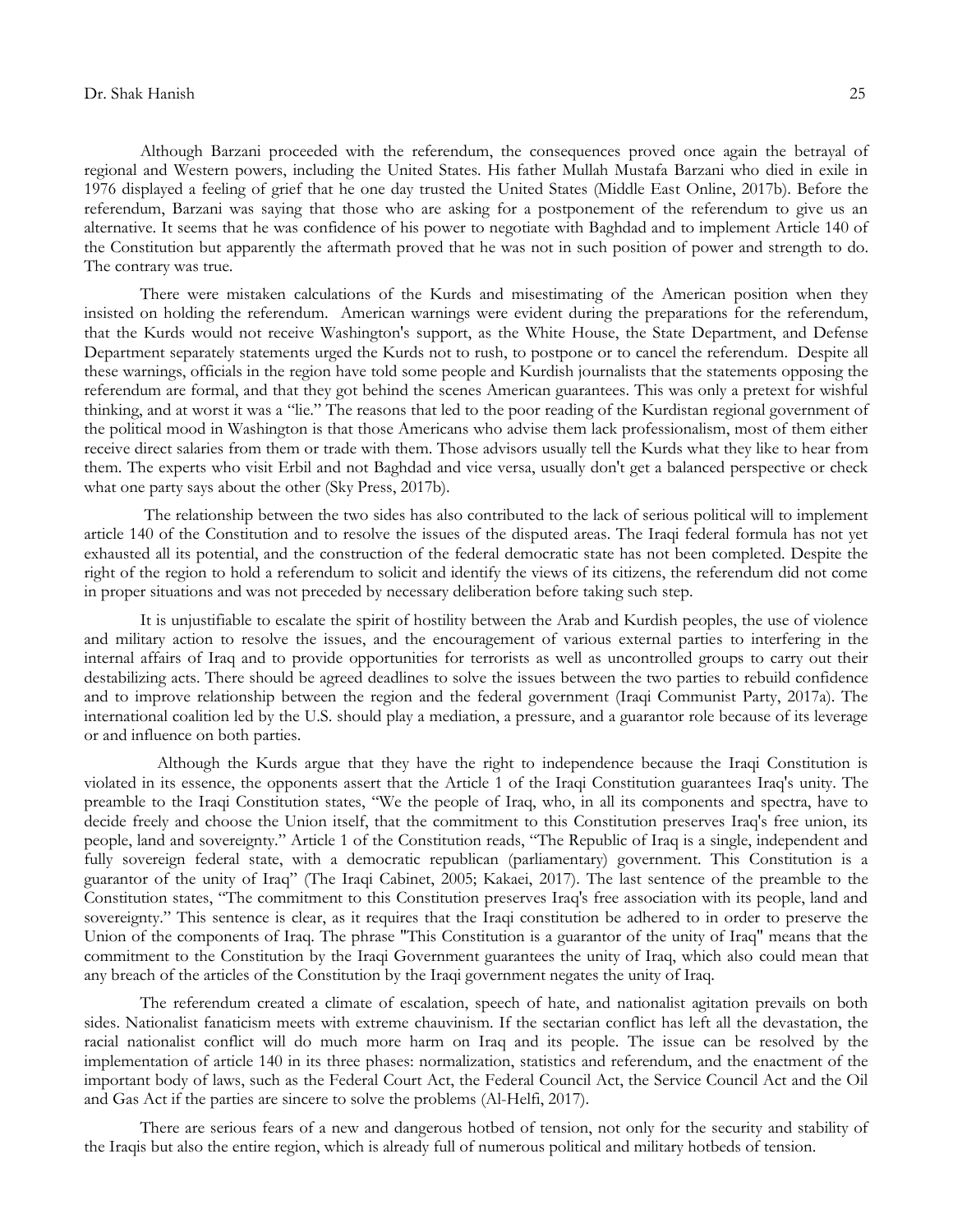No one can predict the future of this issue if the mutual escalation between the Kurdistan region government and the Iraqi and other regional governments occurs. It is likely that the Kurds would be in such circumstances that they would lose their current benefits and rights that they have gained throughout their historical struggle (Al-Arab Newspaper, 2017b).

The insistence of the Kurdish political leadership on holding the referendum on that time, without delay, "even a minute," in the words of the President of the Kurdistan region MassoudBarzani, and his defy of the central government as well as most Iraqi political groups, not to mention the reserve of some Kurdish political forces over the timing of the referendum, together with his defiance of the world in rejecting or postponing the referendum is hard to explain. It could be a way to divert the attention of the Kurdish people from the economic crisis they face, as well as manifestations of corruption, power and the marginalization of other Kurdish political forces. This insistence provides the federal government and some forces in Iraq a cover to escalate the situations. Prime Minster Al-Abadi's victory over IS had given him momentum to be tough with the Kurds and to have a better opportunities in the upcoming 2018 parliamentary election where he is hoping to renew his premiership.

## **Conclusion**

The right of self-determination in the past has been linked to the right of peoples to claim freedom from the colonized states, while today it is linked to ethnic, religious or national groups with their specificities. They would like to separate from the motherland and want to create their states due to internal conflicts and the lack of respect for the will of their people. They want to guarantee their rights and freedoms in their own political and administrative system.

The long years for the Iraqi Kurds have been a failed experience, bloodshed, and wars. Why not learning from other states that have accepted to be peacefully separated. In addition, the new Kurdish generation that was born under the de facto Kurdish rule since 1991 has not lived under Iraqi rule and has nothing common with Iraqi culture and Arabic language. The right to self-determination of any people is a humanitarian principle overriding any national constitution. If the aspiring people were to adhere to national constitutions, many current independent states would have been deprived of their independence.

The referendum, the independence, and the political future of the Kurds in Iraq are in great risk because the referendum decision did not take into account the pressing regional situation and the world opposition to it or its timing. The current consequences and reaction of Iraq and its neighboring countries put the great Kurd's dream in the wind and Kurds will be frustrated.

If the Kurdistan Parliament was not disabled, the situation would have been better off, and the Kurds would have avoided having different or opposing positions on the timing of the referendum.

The consequences of the referendum depend, in large part, on the position of the federal government in Iraq and on the way, it interacts with the results of the referendum. The positions of international and regional powers have a great impact on the various aspects of the referendum issue.

With the existence of some Iraqi organizations and militias willing to implement all the scenarios to serve Iran's agenda and protect its interests, the scenario of armed clash with the Kurds remains an option (Al-Arab Newspaper, 2017a).

There was a need to approach the United Nations to intervene to resolve the disputes between the Kurdistan region and the federal government of Iraq. Not all means have been exhausted to have referendum or call for independence. There were still room for discussion and debate between the two parties. It seems that there was no prudent calculation before the call for the referendum. The failure of the Kurdish leadership to deal with its consequences proves such miscalculation. There were Iraqi, regional, and world unhappiness for the decision to escalate the situation by having the referendum. The Non-Kurd Iraqis were almost all united against the Kurdish move. The Iraqi government had a strong reaction and was able to take over many disputed territories including the strategic Kirkuk province that the Kurds consider part of Kurdistan (Charbel, 2017). It is the one who once Barzani said that "any force that wants to take Kirkuk forcibly will be faced by all the people of Kurdistan. The areas that returned by blood will not return to anyone, it is our Kurdish areas" (Ibid**)**. The Regional President Barzani was insisting on referendum apparently did not think of its consequences.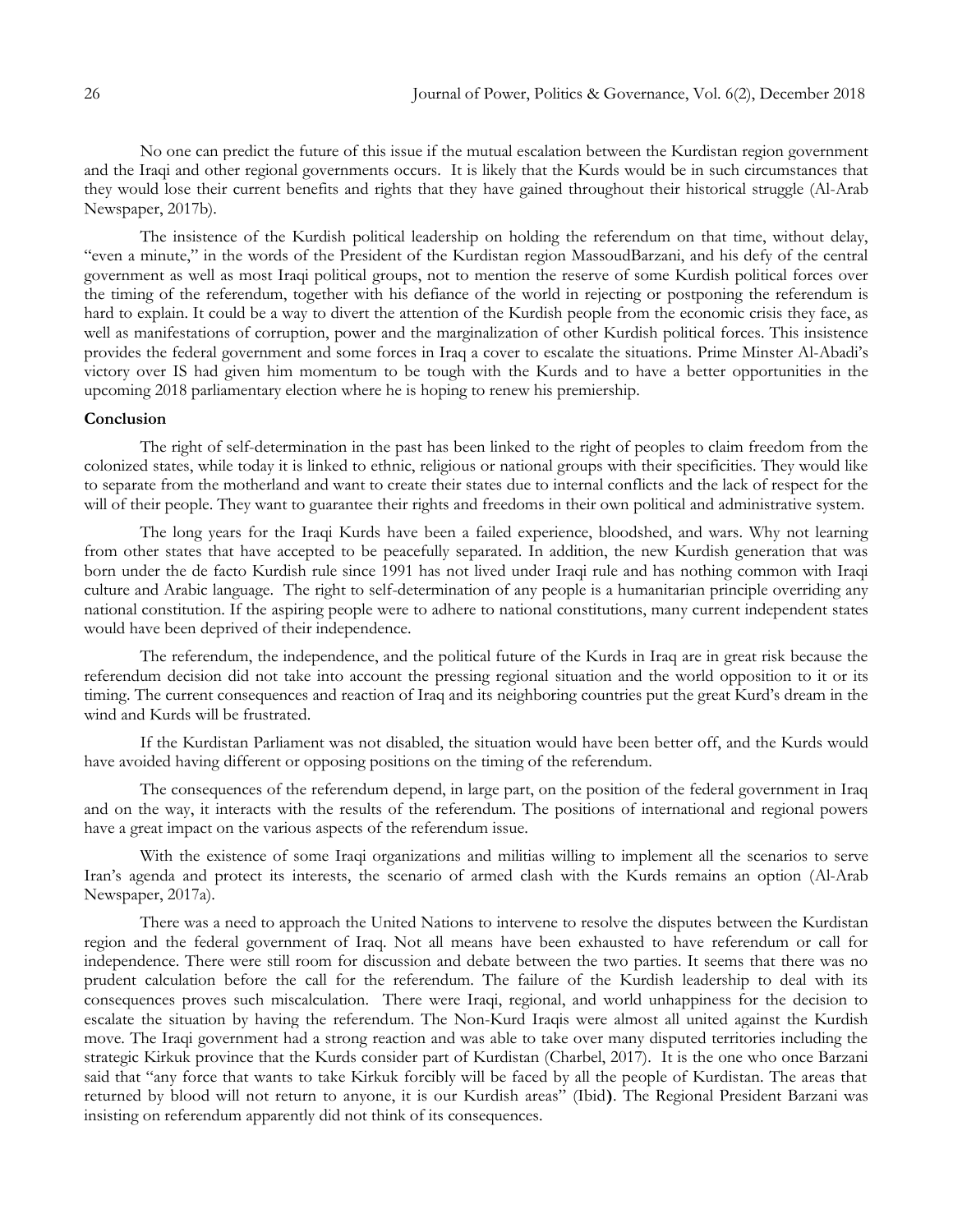The "siege" of the Kurdish region by Baghdad's government because of the "Yes" vote for independence in the referendum is improper. The whole people should not be punished because of the Kurdish leadership's decision. The drums of war should be avoided for peaceful negations and deals. The neighborhood cannot be imposed by force. The language of the dialog must be present. When fanaticism is prevailing in both sides, the danger of civil conflict arises. In fact, nothing should have been wrong with having referendum, if it is taken like having a survey or questionnaire.

If we were living in a sound world, the Arab, the Americans, and the Europeans should have respected the Kurdish decision for referendum on the time they see it fit. In fact, the right to self-determination reflects the preference of the Kurdish people.

On the other hand, an independent Kurdish region would have left the civic, secular and democratic Iraqi forces in a weak position because Iraqi politics would be dominated more by current religious and sectarian parties. The Kurdish parties in the current Iraqi parliament at lease balance or counterbalance the influence and domination of the Shiite religious parties. The Kurdish parties are mostly secular parties.

For the referendum itself, it is clear that the majority of the Kurds have expressed a desire for independence, but it has not entailed any practical legislative or executive action to have such strong Iraqi and regional reaction. The Iraqi government demand for its repeal intends to make it clear to the Kurds that they must abandon their desire to dream about independence. In this context, the Constitution provides that the unity of the federal Iraq is based on optional basis and on the voluntary will of its components. This implies that any component has the right to reconsider its choice, on the basis of the Constitution (Iraqi Communist Party, 2017b).

In such atmosphere and condition, the best option would be for the concerned parties to sit together and negotiate an agreement that preserve people's rights and the spirit of the Iraqi constitution, till a better time comes that people will be free to decide without fear of persecution. The United Nation and the United States should play a constructive and pressing role to help the two parties reach a comprehensive and sound agreement that keep peace and security in the region.

In short, the referendum and the call for Kurdish region independence in northern Iraq is a right for the Kurdish people to decide their destiny. The problem is that the internal and regional balance of power, the world public opinion, the UN and great nations opposition, make it un realistic at this time in history. Declaring independence currently would bring war, destruction, and suffering to the Kurdish region and people and will threated peace and security, and stability in the region and may be the whole world. The hope is for the Kurdish people to have a better time to enjoy their freedom and right to self-determination.

### **References**

Abboud, Z. K. (2017, August 4). Referendum and the right to self-determination.

[Http://iraqicp.com/index.php/sections/platform/62048-2017-08-04-19-55-45](https://ssl.microsofttranslator.com/bv.aspx?from=&to=en&a=Http%3A%2F%2Firaqicp.com%2Findex.php%2Fsections%2Fplatform%2F62048-2017-08-04-19-55-45)

- Abdulrazzak, S. (2017, June 10). Kurds affirm: no retreat from referendum, they seek to reassure Baghdad and Ankara. *Asharq Awsat Newspaper*[. Http://www.ankawa.com/forum/index.php/topic,843255.0.html](https://ssl.microsofttranslator.com/bv.aspx?from=&to=en&a=Http%3A%2F%2Fwww.ankawa.com%2Fforum%2Findex.php%2Ftopic%2C843255.0.html)
- Alabaa TV. (2017, June 12). Barzani's dead referendum... International European rejection of theimpact of its national counterpart[.http://www.alebaatv.com/archives/139412](http://www.alebaatv.com/archives/139412)
- Al-Arab Newspaper. (2017a, August 17). Civil wars in Iraq within the notes of Tehran andAnkara to prevent the creation of a Kurdish stat[ehttp://www.ankawa.com/forum/index.php?topic=850902.msg7541609%20-](http://www.ankawa.com/forum/index.php?topic=850902.msg7541609%20-%20msg7541609) [%20msg7541609](http://www.ankawa.com/forum/index.php?topic=850902.msg7541609%20-%20msg7541609)
- Al-Arab Newspaper. (2017b, September 25). Referendum on the secession of Kurdistan fromIraq: Reality and الواقع-والتحديات-Aاستفتاء-انفصال-كردستان-عن-العراق/2/119755/3% challengeshttp://alarab.co.uk/article
- Al-Arabiya net. (2017, September 22). The Security Council rejects the Kurdistan referendumand stresses the unity of Iraq[.https://www.alarabiya.net/ar/arab-and-world/iraq/2017/09/22/](https://www.alarabiya.net/ar/arab-and-world/iraq/2017/09/22/????-?????-????-???????-????????-???????-???????.html)-استقالل-الستفتاء-هعارضته-يؤكد-األهي-هجلس html.[كردستاى](https://www.alarabiya.net/ar/arab-and-world/iraq/2017/09/22/????-?????-????-???????-????????-???????-???????.html)

Al-Helfi, J. (2017, September 20). Referendum and civil society position.

- [http://www.iraqicp.com/index.php/sections/2016-04-17-20-22-47/64019-2017-09-20-18-44-46](https://ssl.microsofttranslator.com/bv.aspx?from=&to=en&a=http%3A%2F%2Fwww.iraqicp.com%2Findex.php%2Fsections%2F2016-04-17-20-22-47%2F64019-2017-09-20-18-44-46)
- Aljazeera. (2017, April 9). Iran: The secession of Iraqi Kurdistan could lead to war. إيران-انفصال-كردستان-العراق-قد-يؤدي-للحرب/2017/9/4/بارن-انفصال-كردستان-العراق-قد-يؤدي-للحرب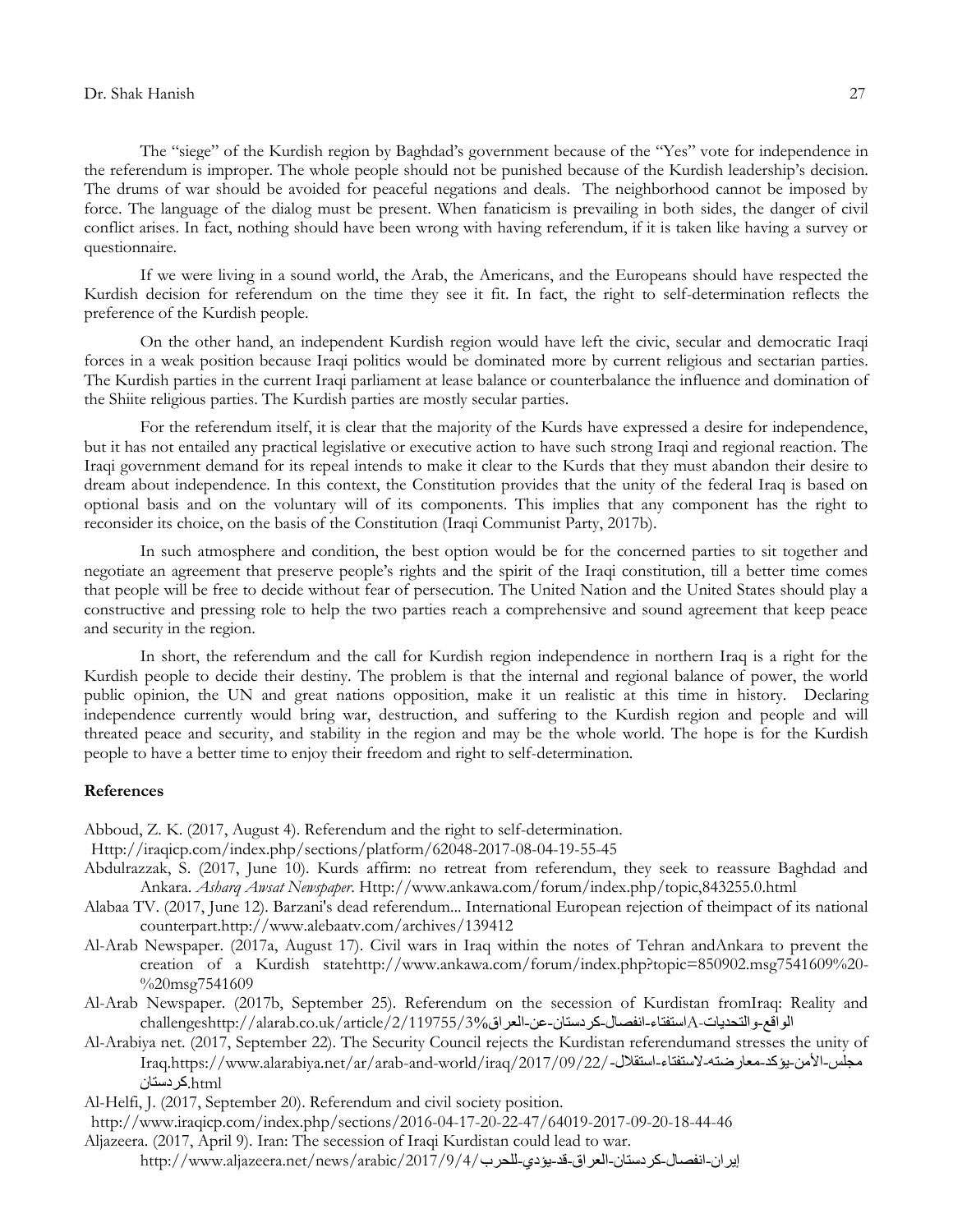- Alhurra. (2017a, September 25). Kurdistan referendum: Did Barzani enter the territory in a darktunnel[?Https://www.alhurra.com/a/baghdad-erbil-kurdistan-/393924.html](https://ssl.microsofttranslator.com/bv.aspx?from=&to=en&a=Https%3A%2F%2Fwww.alhurra.com%2Fa%2Fbaghdad-erbil-kurdistan-%2F393924.html)
- Alhurra. (2017b, September 29). Does international law support Iraqi Kurdistan's endeavors forindependence[?https://www.alhurra.com/a/kurdistan-independence/394561.html](https://www.alhurra.com/a/kurdistan-independence/394561.html)
- Alhurra. (2017c, November 06). Iraq: Supreme Court makes a decision on article 1 of the Constitutio[nHttps://www.alhurra.com/a/iraq-supreme-court-says-no-to-secession/401125.html](https://ssl.microsofttranslator.com/bv.aspx?from=&to=en&a=Https%3A%2F%2Fwww.alhurra.com%2Fa%2Firaq-supreme-court-says-no-to-secession%2F401125.html)
- AlqudsAlarabi. (2017, June 12). Al-Maliki considers the Kurdistan referendum a sedition todivide Iraq[.http://www.alquds.co.uk/?p=735867](https://ssl.microsofttranslator.com/bv.aspx?from=&to=en&a=http%3A%2F%2Fwww.alquds.co.uk%2F%3Fp%3D735867)
- Aqrawi, R. (2017, July 3). Towards the boycott of the referendum on the independence of theKurdistan region of Iraq. *Al-Hewar Al-Motamadin*, No.5570[.http://www.ahewar.org/debat/show.art.asp?aid=564135](https://ssl.microsofttranslator.com/bv.aspx?from=&to=en&a=http%3A%2F%2Fwww.ahewar.org%2Fdebat%2Fshow.art.asp%3Faid%3D564135)
- Baker, F. (2017, June 19). British ambassador to Iraq: The time is not right for the Kurdistanreferendum. [Http://www.ankawa.com/forum/index.php/topic,845196.0.html](https://ssl.microsofttranslator.com/bv.aspx?from=&to=en&a=Http%3A%2F%2Fwww.ankawa.com%2Fforum%2Findex.php%2Ftopic%2C845196.0.html)
- BBC. (2017a, September 7). Facts about the Kurdistan region of Ira[qhttp://www.bbc.com/arabic/middleeast-](https://ssl.microsofttranslator.com/bv.aspx?from=&to=en&a=http%3A%2F%2Fwww.bbc.com%2Farabic%2Fmiddleeast-41188044)[41188044](https://ssl.microsofttranslator.com/bv.aspx?from=&to=en&a=http%3A%2F%2Fwww.bbc.com%2Farabic%2Fmiddleeast-41188044)
- BBC. (2017b, September 11). The Iraqi Kurdistan referendum shows political differences in the region[.http://www.bbc.com/arabic/in-depth-41227751](https://ssl.microsofttranslator.com/bv.aspx?from=&to=en&a=http%3A%2F%2Fwww.bbc.com%2Farabic%2Fin-depth-41227751)
- Charbel, G. (2017, August 30). Barzani: What al-Maliki committed against the territory exceedsSaddam's Anfal and we have not heard a protest. *Asharq Al-Awsat Newspaper*, No. 14155. بارزاني-ما-ارتكبه-المالكي-ضد-الإقليم-يفوق-أنفال-صدام-ولم-نسمع-احتُجاجاً /https://aawsat.com/home/article/1011886
- Deli, K. (2017, June 23). What after the Kurdish referendum[?https://www.alaraby.co.uk/opinion/2017/6/22/](https://www.alaraby.co.uk/opinion/2017/6/22/????-???-?????????-??????-1)-تعد-هاذا [االستفتاء-الكردي](https://www.alaraby.co.uk/opinion/2017/6/22/????-???-?????????-??????-1)1-
- Galbrecht, P. (2017, August 12). US officials: If Kurdistan becomes an independent state, it will be protected by the international communit[yhttp://www.rudaw.net/arabic/interview/12082017](https://ssl.microsofttranslator.com/bv.aspx?from=&to=en&a=http%3A%2F%2Fwww.rudaw.net%2Farabic%2Finterview%2F12082017)
- Hiltermann, J. (2016, May 19). The Kurds: A Future divided. The New York Review of Books. <http://www.nybooks.com/daily/2016/05/19/kurds-syria-iraq-divided-future/>
- Hirmiz, S. (2011, November 13). The right of people to self-determinatio[n.HTTP://WWW.HHRO.ORG/right](https://ssl.microsofttranslator.com/bv.aspx?from=&to=en&a=HTTP%3A%2F%2FWWW.HHRO.ORG%2Fright-peoples-in-report-Fate%2Farticles)[peoples-in-report-Fate/articles](https://ssl.microsofttranslator.com/bv.aspx?from=&to=en&a=HTTP%3A%2F%2FWWW.HHRO.ORG%2Fright-peoples-in-report-Fate%2Farticles)
- The Iraqi Cabinet. (2005). The Constitution of the Republic of Iraq[. http://cabinet.iq/PageViewer.aspx?id=2](https://ssl.microsofttranslator.com/bv.aspx?from=&to=en&a=http%3A%2F%2Fcabinet.iq%2FPageViewer.aspx%3Fid%3D2)
- Iraqi Communist Party. (2017a, September 23). Pleading by the Iraqi Communist Party on the Kurdistan regional referendu[mHttp://www.iraqicp.com/index.php/party/from-p/64124-2017-09-23-14-25-14](https://ssl.microsofttranslator.com/bv.aspx?from=&to=en&a=Http%3A%2F%2Fwww.iraqicp.com%2Findex.php%2Fparty%2Ffrom-p%2F64124-2017-09-23-14-25-14)
- Iraqi Communist Party. (2017b, October 27). Statement by the Political Bureau of the Iraqi Communist Party: Starting dialogue needs not to be postponed. [http://www.iraqicp.com/index.php/party/from-p/65565-2017-10-27-](http://www.iraqicp.com/index.php/party/from-p/65565-2017-10-27-14-41-07) [14-41-07](http://www.iraqicp.com/index.php/party/from-p/65565-2017-10-27-14-41-07)
- Kakaei, M. (2017, September 24). Who does not abide by the Iraqi constitution, the governmentof the southern Kurdistan region or the Iraqi government? *Ankawa.com*
	- [http://www.ankawa.com/forum/index.php?topic=854451.0](https://ssl.microsofttranslator.com/bv.aspx?from=&to=en&a=http%3A%2F%2Fwww.ankawa.com%2Fforum%2Findex.php%3Ftopic%3D854451.0)
- KDP. (2017, August 3). President Barzani to the Secretary-General of the Arab League: Ourshare of partnership with Iraq was murder, invisibility, and chemical bombardment.
	- [Http://www.kdp.info/a/d.aspx?l=14&a=102167#.WYN5ImrPUlY.facebook](https://ssl.microsofttranslator.com/bv.aspx?from=&to=en&a=Http%3A%2F%2Fwww.kdp.info%2Fa%2Fd.aspx%3Fl%3D14%26a%3D102167%23.WYN5ImrPUlY.facebook)
- Mahmoud, K. (2017, September 18).The right to self-determination: Political and theoretical framework and international law. *AlhewarAlmotaqadim*, issue No. 5643.
	- [http://www.ahewar.org/debat/show.art.asp?aid=572562](https://ssl.microsofttranslator.com/bv.aspx?from=&to=en&a=http%3A%2F%2Fwww.ahewar.org%2Fdebat%2Fshow.art.asp%3Faid%3D572562)
- Mansouri, B. (2017, August 26). Division in Kurdistan about the referendum of self-determination. *Al-Hurra Iraq TV channel.*[Https://www.alhurra.com/a/Kurdistan-referendum/387305.html](https://ssl.microsofttranslator.com/bv.aspx?from=&to=en&a=Https%3A%2F%2Fwww.alhurra.com%2Fa%2FKurdistan-referendum%2F387305.html)
- Middle East Online. (2017a, August 22). Mattis in Baghdad for the arrangement on standing of Telaffa[rhttp://www.ankawa.com/forum/index.php?topic=851394.0](https://ssl.microsofttranslator.com/bv.aspx?from=&to=en&a=http%3A%2F%2Fwww.ankawa.com%2Fforum%2Findex.php%3Ftopic%3D851394.0)
- Middle East Online. (2017b, October 30). Barzani loses the gamble of the referendum and theKurdish leadershi[phttp://www.ankawa.com/forum/index.php?topic=857526.0](https://ssl.microsofttranslator.com/bv.aspx?from=&to=en&a=http%3A%2F%2Fwww.ankawa.com%2Fforum%2Findex.php%3Ftopic%3D857526.0)
- NRT TV. (2017, August 25). Hoshyar Abdullah calls on the Kurds to vote "no" in the referendum.
- [http://www.nrttv.com/ar/Detail.aspx?Jimare=56344](https://ssl.microsofttranslator.com/bv.aspx?from=&to=en&a=http%3A%2F%2Fwww.nrttv.com%2Far%2FDetail.aspx%3FJimare%3D56344)
- Qasebati, Z. (2017, September 25). MassoudBarzani: We are not war students, the people of Kurdistan have the full right to self-determinatio[nhttp://www.almadapaper.net/ar/news/534412/](http://www.almadapaper.net/ar/news/534412/?????-???????-????-????-???-???-???????-)-شعود-بارزانبي-لسنا-طلاب-حرب-شعب--[كردستاى](http://www.almadapaper.net/ar/news/534412/?????-???????-????-????-???-???-???????-)